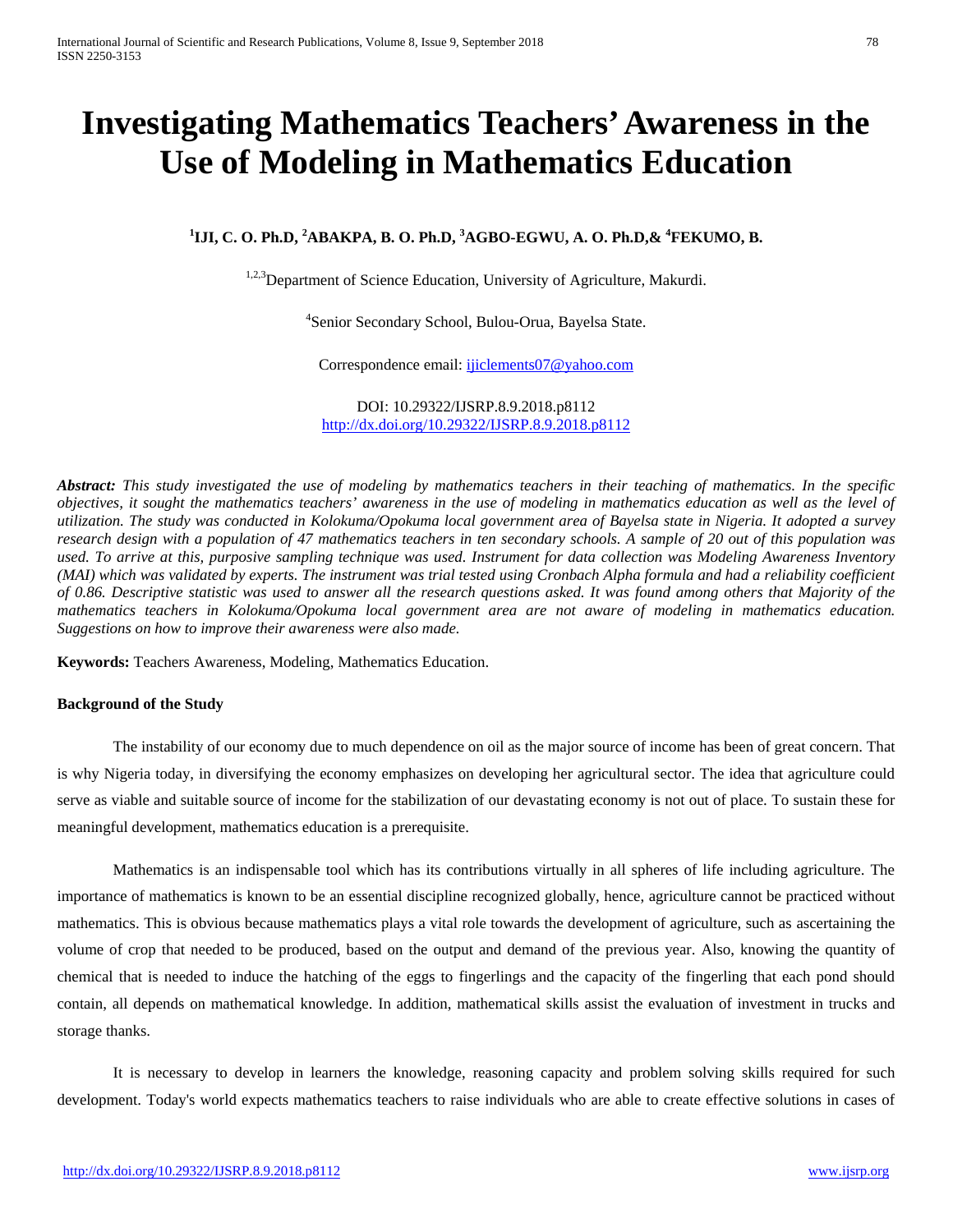real problems and use mathematics effectively in their daily lives. Hence it is obvious that mathematical development of the learner has a great consequence for the agricultural development of the nation.

In spite of the importance of mathematics, it is very disappointing to note that students' achievement in the subject has remained consistently low (Uche, 2011). Students' lack of understanding of concepts in mathematics inevitably results in poor performance at external examinations and backwardness in technological and agricultural advances in our nation. This according to Jonah-Eteli (2007) and Ogunkunle (2007) is as a result of poor teaching approach and lack of awareness by mathematics teachers of recommendation from researches and professional organizations in mathematics education. There is no doubt that teachers play a major role in creating the environment in which students can best learn mathematics. Besides the mathematics teachers' content knowledge, his/her pedagogical approach is very essential.

One of the best ways to make mathematics concrete is to teach the lessons through relating or integrating. Students achieve a better understanding of mathematics in this way (Holmes, 2006).

Martin (1984) in Iji (2010) proposes for a general reorientation of mathematics education aiming at a mathematics that will be a useful tool for the majority of the students. Specifically, he stated that mathematics should be taught in such a way that it will perform the role of solving multidisciplinary problem of the students. This he said should be done through modeling methods that will restore students' interest and show mathematics as being useful.

Mathematical modeling is the transformation of any problem situation into a mathematical model. Most mathematicians, scientists, and engineers would agree that modeling involves using mathematics to distill key elements of real-world phenomena in order to articulate the relationships among these elements (Spandaw, 2011). To Heck (2010), mathematical modeling-based teaching activities make contribution to students' meaningful learning of both sciences and mathematics topics.

Thus, owing to the important contributions to education and training, mathematical modeling practices are applied and used in the establishment of daily life (Perry and Todder, 2009; Saglam-Arslan and Arslan, 2010). Literature indicate that mathematical modeling practices enhance conceptual developments of individuals, their interdisciplinary relating capabilities (Munier and Merle, 2009), development of their modeling abilities and their use of their mathematical knowledge (Blomhoj, 2007; Blomhoj and Kjeldsen, 2007). Their social skills, their inter-disciplinary skills, conceptual structures in mathematics and in the related disciplinary, their skills for coping with situations encountered in their daily life, as well as their team work and problem solving skills (Klymchuk *et. al*., 2008).

Moreover, mathematical modeling has been explicitly included in national curriculum standards in various countries. For example, in the United States, real-world applications and modeling are recurring features throughout the Common Core State Standards for Mathematics (CCSSM; National Governors Association Center for Best Practices & Council of Chief State School Officers, 2010).

One may be wondering how mathematical modeling differs from what one already teach, particularly, "problem solving". Problem solving may not refer to the outside world at all. Even when it does, problem solving usually begins with the idealized realworld situation in mathematical terms, and ends with a mathematical result. Mathematical modeling, on the other hand, begins in the "unedited" real world, requires problem formulating before problem solving, and once the problem is solved, moves back into the real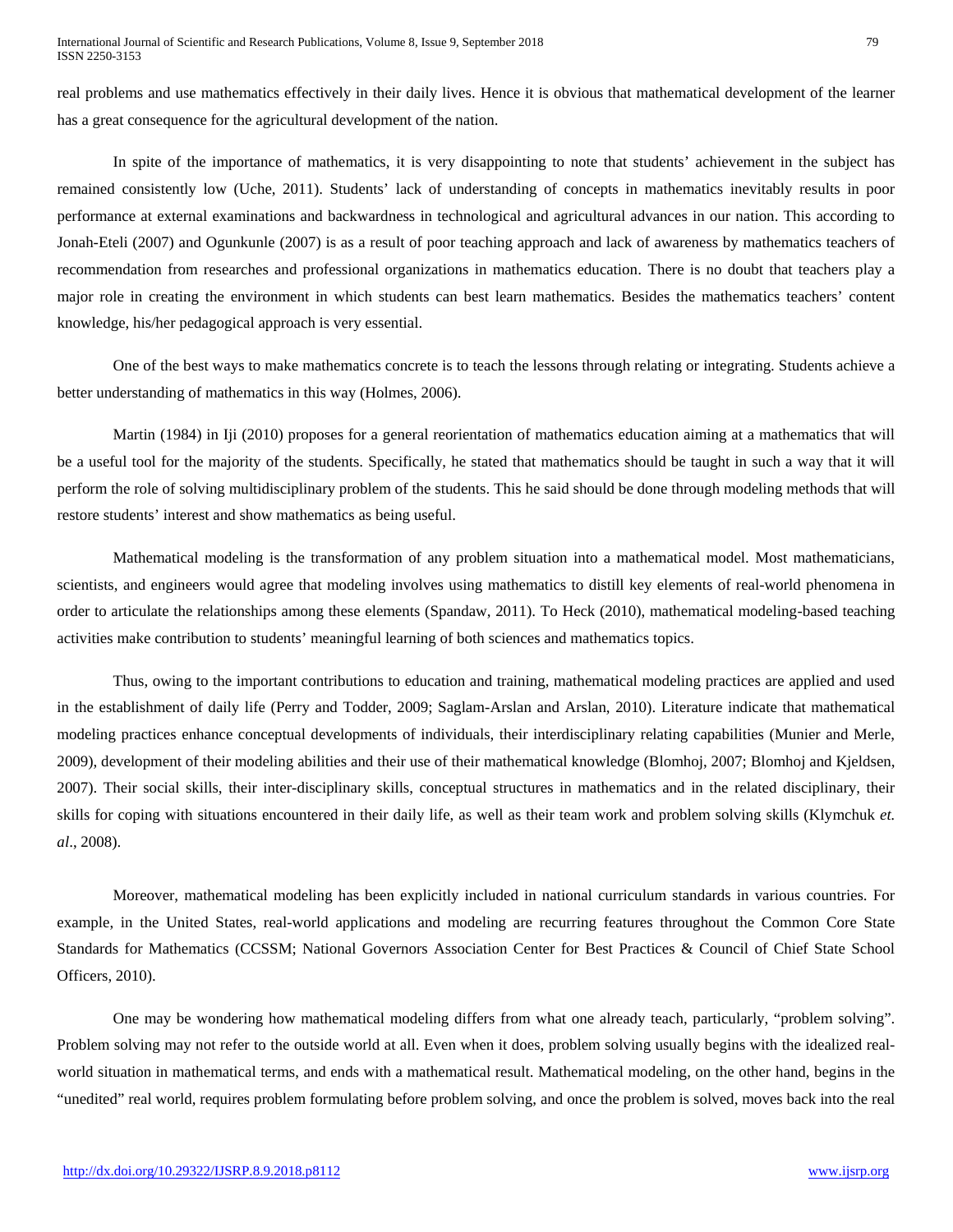world where the results are considered in their original context. However, despite the increased interest in mathematical modeling, a large number of questions remain unanswered (Lesh & Fennewald, 2013).

Mathematical modeling is today considered a 21st century skill (English & Sriraman, 2010). Enabling students to explore relations between mathematics and the real world is an explicit goal in many mathematics curricula (Common Core State Standards Initiative, 2012). Considerable research has been devoted to explore how mathematics teachers from different grade levels solve modeling problems (Blum & Borromeo Ferri, 2009) and to describe their beliefs and conceptions of the role of modeling activities in the classroom (Kaiser and Maass, 2007). However, little is known about teachers' awareness about mathematical modeling. Thus the study is to investigate mathematics teachers' awareness in the use of modeling in mathematics education.

## **Objective of the Study**

The main purpose of this study was to find out the extent to which mathematics teachers are aware of the use of modeling in mathematics education. Specifically, the study sought to:

- 1. Determine the awareness of modeling in mathematics education by mathematics teachers.
- 2. Determine the utilization of modeling in mathematics education by mathematics teachers.

## **Research Questions**

The following research questions guided the study.

- 1. To what extent the mathematics teacher is aware of modeling in mathematics education?
- 2. To what extent do mathematics teachers use modeling in their teaching?

# **METHODOLOGY**

## **Research Design**

The study adopted descriptive survey design. Survey design was used because the population is large such that the study was limited to a sample size. Moreover, it sought and elicited opinion of the subjects on the issue under discussion.

## **Area of the Study**

This study was carried out in Kolokuma/Opokuma Local Government Area of Bayelsa State in Nigeria. Kolokuma/Opokuma Local Government Area is made of two clans namely Kolokuma and Opokuma, and two constituencies, constituency I and II. The Local Government Area is located in the Central Senatorial District of Bayelsa State with the headquarters at Kaiama. It has an area of 361 km². There are nine communities that made up Kolokuma Clan while Opokuma Clan has ten communities. Kolokuma/Opokuma Local Government Area was chosen based on her desire for educational growth which equally led to creation of state of emergency on her education sector in the year 2013.

## **Population of the Study**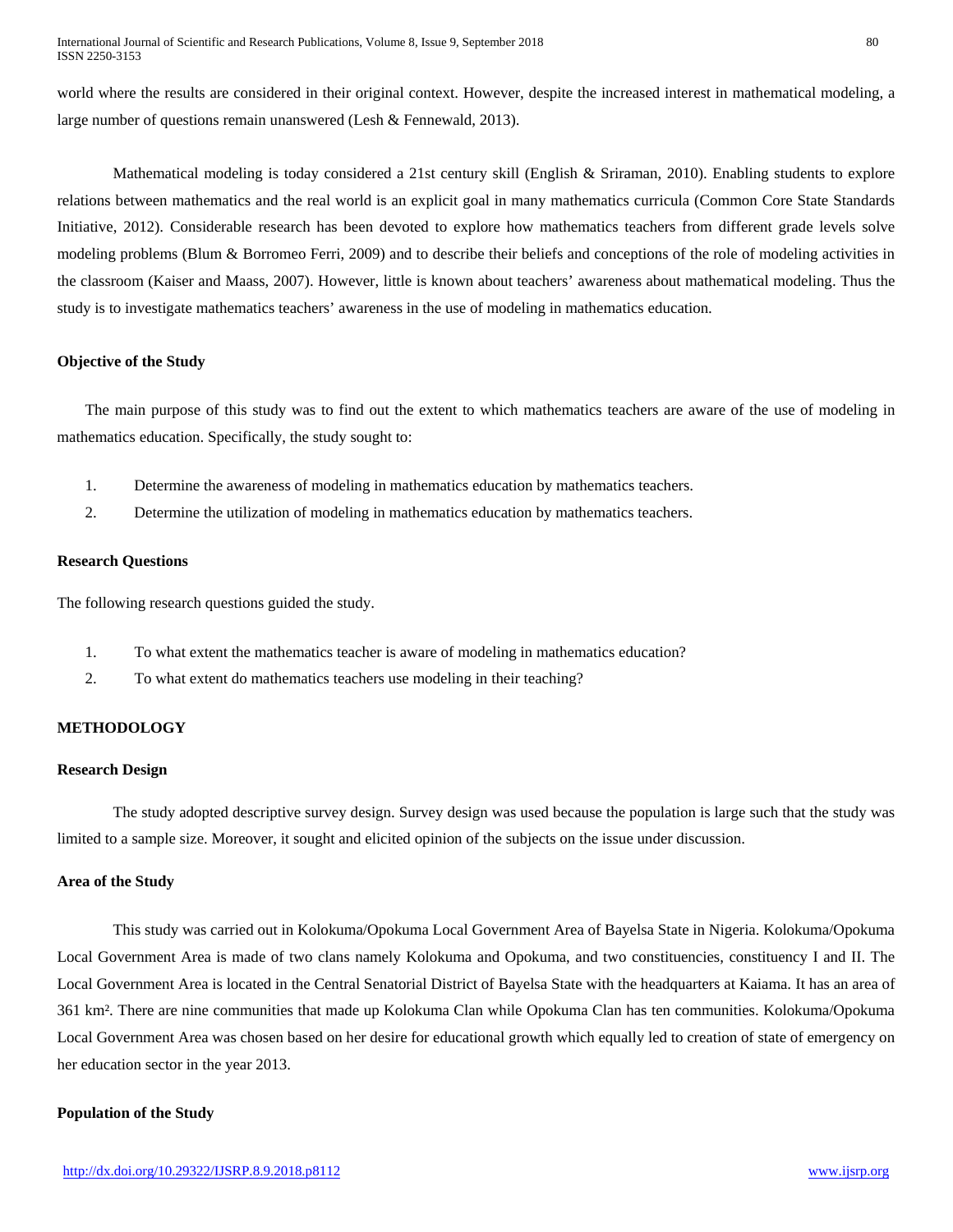The target population for this study comprised the entire Secondary Schools mathematics teachers in Kolokuma/Opokuma Local Government Area of Bayelsa State. It consists of 47 mathematics teachers in the 10 secondary schools. Secondary schools were used because this is the level of school were teachers who have their bachelor degrees in mathematics education do teach the subject, also this level is comprised of both the upper basic education levels and senior secondary level of education.

## **Sample and Sampling Techniques**

The sample size was 20 mathematics teachers in the ten Secondary Schools in the two constituencies (I and II) in the Local Government Area with two mathematics teachers in each of the schools. The sample consists of one upper basic mathematics teacher and one secondary school mathematics teacher. To obtain this sample, purposive sampling technique was used. The mathematics teachers were purposively chosen for the study.

## **Instruments for Data Collection**

A Modeling Awareness Inventory (MAI) containing ten (10) items was developed by the researcher and used for the study. The MAI is a questionnaire of two sections which solicits for information on mathematics teachers' awareness in the use of modeling in mathematics education, and the utilization of modeling in mathematics education by teachers. The MAI is on a four-point scale (Strongly Agreed, Agreed, Disagreed and Strongly Disagreed).

## **Validation of the Instrument**

A Modeling Awareness Inventory (MAI) containing twenty (20) items was given to two experts in mathematics education and two experts in measurement and evaluation to ascertain the face validity. They assessed individual items on agreement with answer, clarity of the item, and suitability phrasing to enable subjects respond adequately to the questions. Repetitive items were removed by the experts. After removing unsuitable items, the corrections were used to produce the final instruments of 10 items.

## **Reliability of the Instrument**

A trial test was done with 10 Secondary School mathematics teachers outside the study area and a reliability coefficient of 0.86 using Cronbach Alpha formula was obtained.

## **Method of Data Collection**

The instrument was administered to the respondents and collected after an hour by the researcher. Thereafter, the instrument was subjected into data analysis.

#### **Method of Data Analysis**

Data was analyzed using descriptive statistics of mean and standard deviation. An overall mean of 2.5 and above was considered to have had awareness as well as utilized modeling in their classes, while below 2.5 is considered to have had no awareness and have not being using modeling in their classes.

## **Result**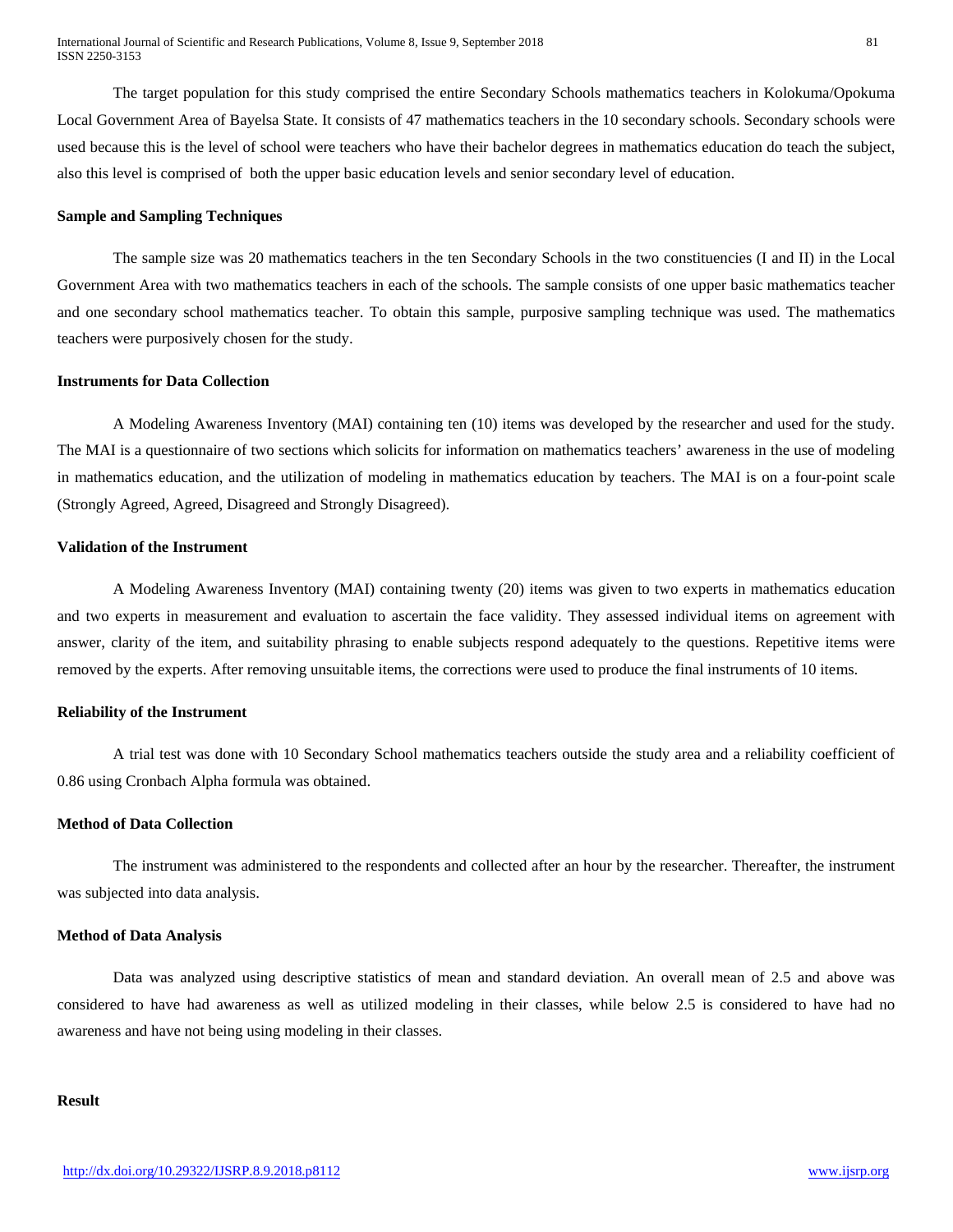# **Research Question 1**

# **To what extent the mathematics teachers are aware of modeling in mathematics education?**

Answer to this research question is presented in table 1.

# **Table 1: Means and Standard Deviations of Extent Mathematics Teachers are Aware of Modeling in Mathematics Education.**

| s/n            | <b>Items</b>                                                                                                                  | Means | Standard<br><b>Deviations</b> | Remark   |
|----------------|-------------------------------------------------------------------------------------------------------------------------------|-------|-------------------------------|----------|
|                | Modeling can be used to promote students interest in<br>mathematics                                                           | 2.45  | 0.51                          | Disagree |
| 2              | Modeling can be used to provide students with the<br>opportunity to have a deeper understanding of concepts in<br>mathematics | 2.30  | 0.66                          | Disagree |
| 3              | Modeling can be used to enhance learning                                                                                      | 2.35  | 1.08                          | Disagree |
| $\overline{4}$ | Modeling can be used to help learners communicate among<br>their peers                                                        | 2.20  | 0.95                          | Disagree |
| 5              | Modeling reduces boring nature of classes                                                                                     | 1.95  | 0.99                          | Disagree |

Table 1 showed that all the items have means ranging from 1.95 to 2.45 with corresponding standard deviations of 0.51 to 1.08. The analysis showed that mathematics teachers are not aware of modeling in mathematics education.

## **Research Question 2**

# **To what extent do mathematics teachers use modeling in their teaching?**

Answer to this research question is presented in table 2.

# **Table 2: Means and Standard Deviations of Extent Mathematics Teachers Use Modeling in Their Teaching.**

| s/n                         | <b>Items</b>                                               | Means | Standard          | Remark   |
|-----------------------------|------------------------------------------------------------|-------|-------------------|----------|
|                             |                                                            |       | <b>Deviations</b> |          |
|                             | Use models to make students learn mathematics              | 2.47  | 0.51              | Disagree |
| $\mathcal{D}_{\mathcal{L}}$ | Use models to make students recall mathematics definitions | 2.26  | 0.65              | Disagree |
| $\mathcal{R}$               | I have being using modeling in teaching mathematics        | 2.16  | 1.17              | Disagree |
| 4                           | I am competent in using modeling in teaching               | 2.00  | 0.88              | Disagree |
|                             | I use modeling models in class as a teaching material      | 2.05  | 1.13              | Disagree |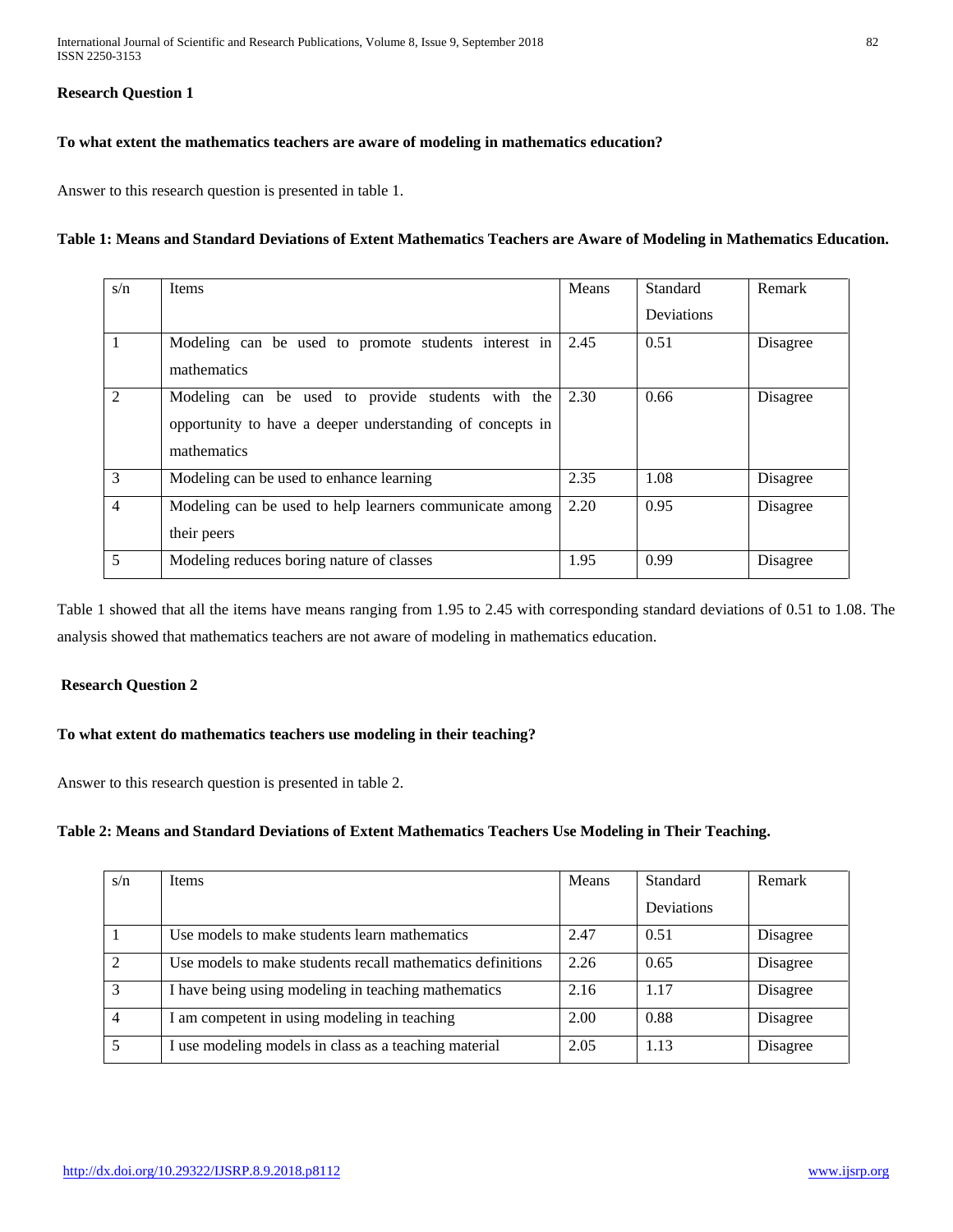Table 2 showed that all the items have means ranging from 2.00 to 2.47 with corresponding standard deviations of 0.51 to 1.17. The analysis showed that almost mathematics teachers have not used modeling in their classes.

## **Summary of the Findings**

Based on the analyses of data from the study, the following findings were made:

- 1. Majority of the mathematics teachers in Kolokuma/Opokuma local government area are not aware of modeling in mathematics education.
- 2. Most of the teachers have not used modeling in their classes.

# **Discussion**

The finding that mathematics teachers are not aware of modeling in mathematics education in not an encouraging one. The last finding that the mathematics teachers do not use modeling in their classes is therefore obvious. This implies that their attentions were not drawn to research recommendations on this subject matter. In other words, supervisory bodies do not show concern on issues that have to do with students learning.

## **Recommendations**

Based on the findings of the study, the following recommendations are made:

- 1. Institutions that train mathematics teachers should emphasize the use of modeling in teaching mathematics in classes.
- 2. Schools should ensure that mathematics teachers employ modeling in their classes which could promote effective learning.

## **Conclusion**

Considering the fact that modeling enhances effective learning in mathematics education, this study has shown that mathematics teachers need to be encouraged to incorporate modeling in the subject. Teachers in the study area are not aware of modeling in mathematics and have not adopted it in the teaching, therefore, it is stressed that teaching should be done such that learners are able to incorporate concepts learnt into their daily lives.

## **Reference**

- Blomhoj, M. (2007). Developing Mathematical Modeling Competency through Problem Based Project Work Experiences from Roskilde University, Ninth International History, Philosophy & Science Teaching Conference, Retrieved from <http://www.ucalgary.ca/ihpst07/proceedings/IHPST07%20Blomboj.pdf>
- Blomhoj, M. and Kjeldsen, T. (2007). Learning the Integral Concept through Mathematical Modeling. In: Pitta-Pantazi, D and Philippou, G. (Eds): CERME 5-*Proceedings of the Fourth Congress of the European Society for Research in Mathematics Education* pp. 2070-2079.
- Blum, W. and Borromeo-Ferri, R. (2009). Mathematical Modeling: Can it be Taught and Learnt? *Journal of Mathematical Modeling and Application, 1*(1): 45-58.
- Common Core Standards Writing Team. (2013). Progressions for the Common Core Standards in Mathematics (draft) High School, Modeling. University of Arizona.